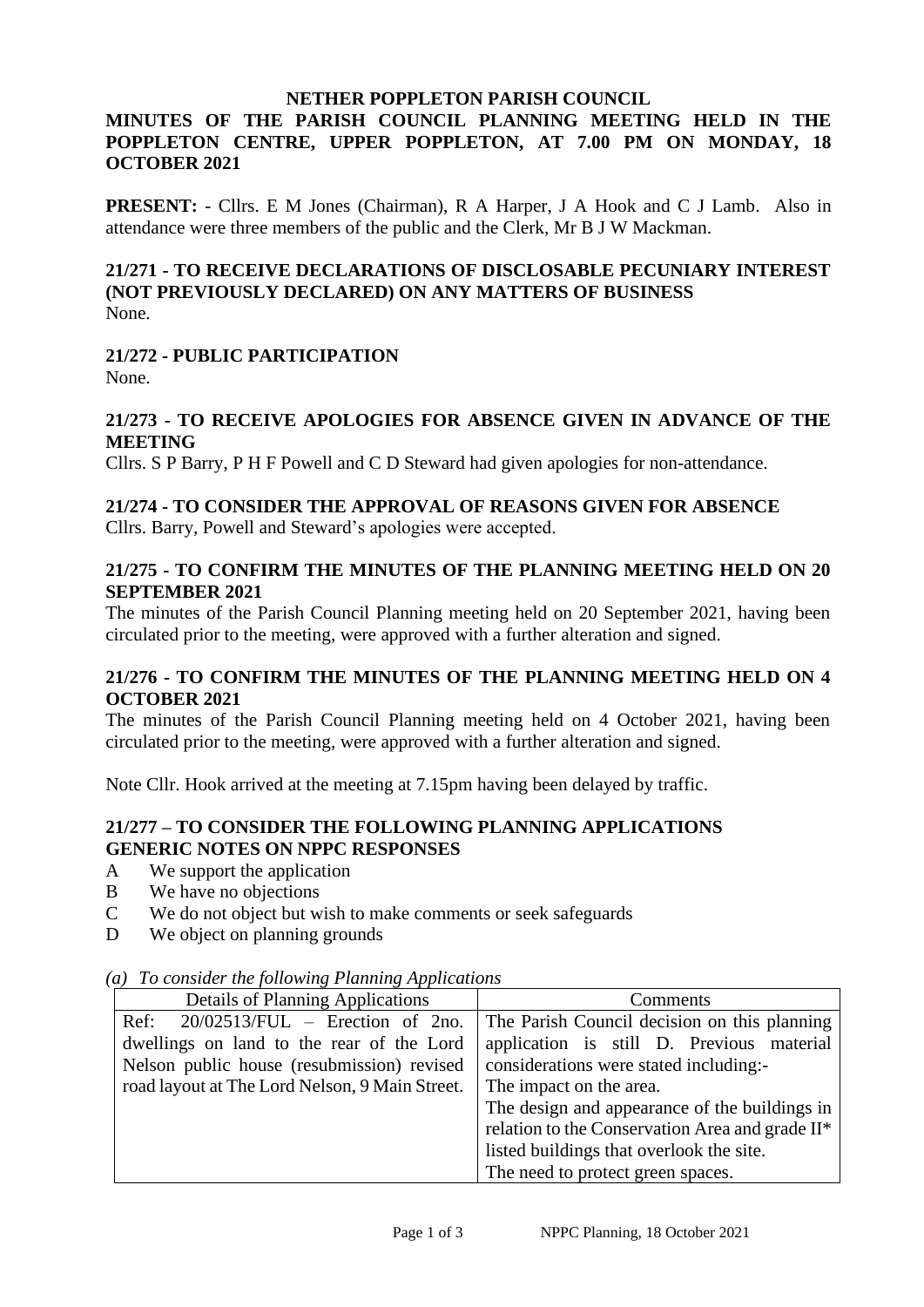|                                                                                                                                                                                                                        | The overlooking and shadowing of existing<br>properties.<br>The current plan ignores protection of all trees<br>adjacent to the property and only indicates a<br>minor road change but does not address the<br>previously stated material considerations.<br>The opinion of the Conservation Officer for<br>City of York Planning Department that the<br>open aspect of the plot should be preserved by<br>the completion of only one building close to<br>the Public House on this site. |
|------------------------------------------------------------------------------------------------------------------------------------------------------------------------------------------------------------------------|-------------------------------------------------------------------------------------------------------------------------------------------------------------------------------------------------------------------------------------------------------------------------------------------------------------------------------------------------------------------------------------------------------------------------------------------------------------------------------------------|
| Ref: 21/01153/LBC - Internal and external<br>alterations including the installation of<br>polyurethane rigid foam to the underside of<br>existing roof tiles, and repairs to roof<br>(retrospective) at 1 Church Lane. | The Parish Council decision was C. It was<br>emphasised by the members that the insulation<br>that has been put in place is completely fire<br>tested and certified as such.                                                                                                                                                                                                                                                                                                              |
| $21/02073/FUL$ - Side extension to<br>Ref:<br>existing garage to create separate self-<br>contained annexe after partial removal of<br>existing conservatory at 12 Long Ridge Lane.                                    | The Parish Council decision was B. This is not<br>in a Conservation Area.                                                                                                                                                                                                                                                                                                                                                                                                                 |

# *(b) To note Local Authority Planning Decisions*

It was noted that the Local Planning Authority had approved the following applications: -

- Ref: 21/00991/FUL Raising of ridge height with hip to gable roof extensions to both sides, 3no. dormers and 1no. rooflight to front, porch to front, extensions to side and rear following demolition of attached garage at Muar, 4 Long Ridge Lane.
- Ref: 21/01754/FUL Erection of paladin fence with 1no. vehicular and 1no. pedestrian access gate at Ebor Claims Services Ltd, Office 1 First Floor, Westminster Business Centre, 10 Great North Way.
- Ref: 21/01776/ADV Display of 1no. internally illuminated totem sign, 3no. internally illuminated fascia signs, 1no. non illuminated freestanding direction sign, and 1no. fence mounted directional sign at Batchelors of York Limited, Unit 6 Hudson Court, Great North Way.
- Ref: 21/01936/TCNOT Erection of 20.0m Phase 8 Monopole with wraparound cabinet at base and associated ancillary works at proposed Telecommunications Mast, Hudson Way, York.

# **21/278 – TO RECEIVE A REPORT FROM THE LISTED BUILDINGS WORKING GROUP**

Cllr. Harper gave a report on the progress of the Listed Building Working Group. A series of photos have been circulated and various members of the working group have completed desk research and added to the information of the history of the various dwellings, views and other buildings in the villages. Cllr. Scruton from Upper Poppleton Parish Council is now doing the same work on the photos of properties etc in Upper Poppleton.

It is anticipated that a first draft of the documentation that will then include information for residents of the conservation area regarding how further work will progress to include any other buildings on the List.